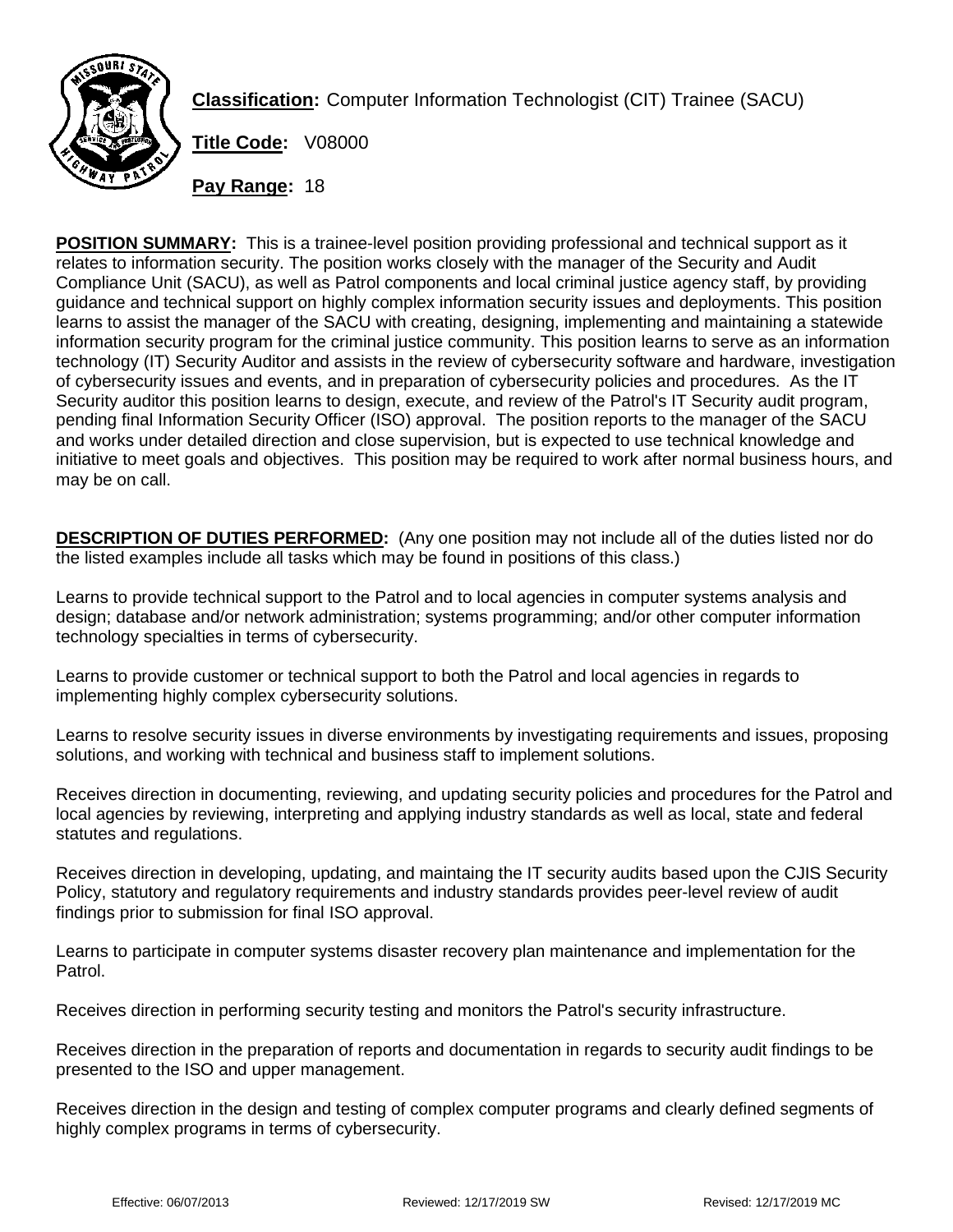Receives direction in reviewing system and application specifications and make recommendations for security enhancements.

Receives direction in the research and review of security infrastructure hardware and/or software.

Learns to participate in computer systems management plan development, maintenance, and implementation.

Performs other related work as assigned.

**REQUIRED KNOWLEDGE, SKILLS, AND ABILITIES:** Knowledge of or ability to learn the areas of cybersecurity as well as networking, application development, server software and hardware.

Knowledge of or ability to learn the principles of computer programming and systems analysis, design, testing and documentation.

Knowledge of or ability to learn the general operating principles and capabilities of computer hardware and software.

Knowledge of or ability to learn the CJIS Security Policy

Knowledge of or ability to learn the MULES system as it relates to the technical connectivity and CJIS requirements.

Knowledge of or ability to learn the agency's automated information systems.

Knowledge of or ability to learn the agency's functions and their interrelationships.

Knowledge of or ability to learn the principles of disaster recovery.

Knowledge of or ability to learn the principals of information system audits and security testing.

Knowledge of or ability to learn cyber-incident response management.

Knowledge of or ability to learn deep packet analysis tools, their configuration and use.

Knowledge of or ability to learn encryption methods and virtual private network (VPN) technologies.

Knowledge of or ability to learn cyber-threat analysis.

Knowledge of or ability to learn computer security systems and procedures.

Knowledge of or ability to learn the software reference libraries and related utility programs.

Knowledge of or ability to learn computer networking and telecommunications.

Knowledge of or ability to learn computer operating systems.

Knowledge of or ability to learn database management systems.

Knowledge of or ability to learn advanced authentication solutions.

Knowledge of or ability to learn the applicable Federal Information Processing Standards of (FIPS) encryption.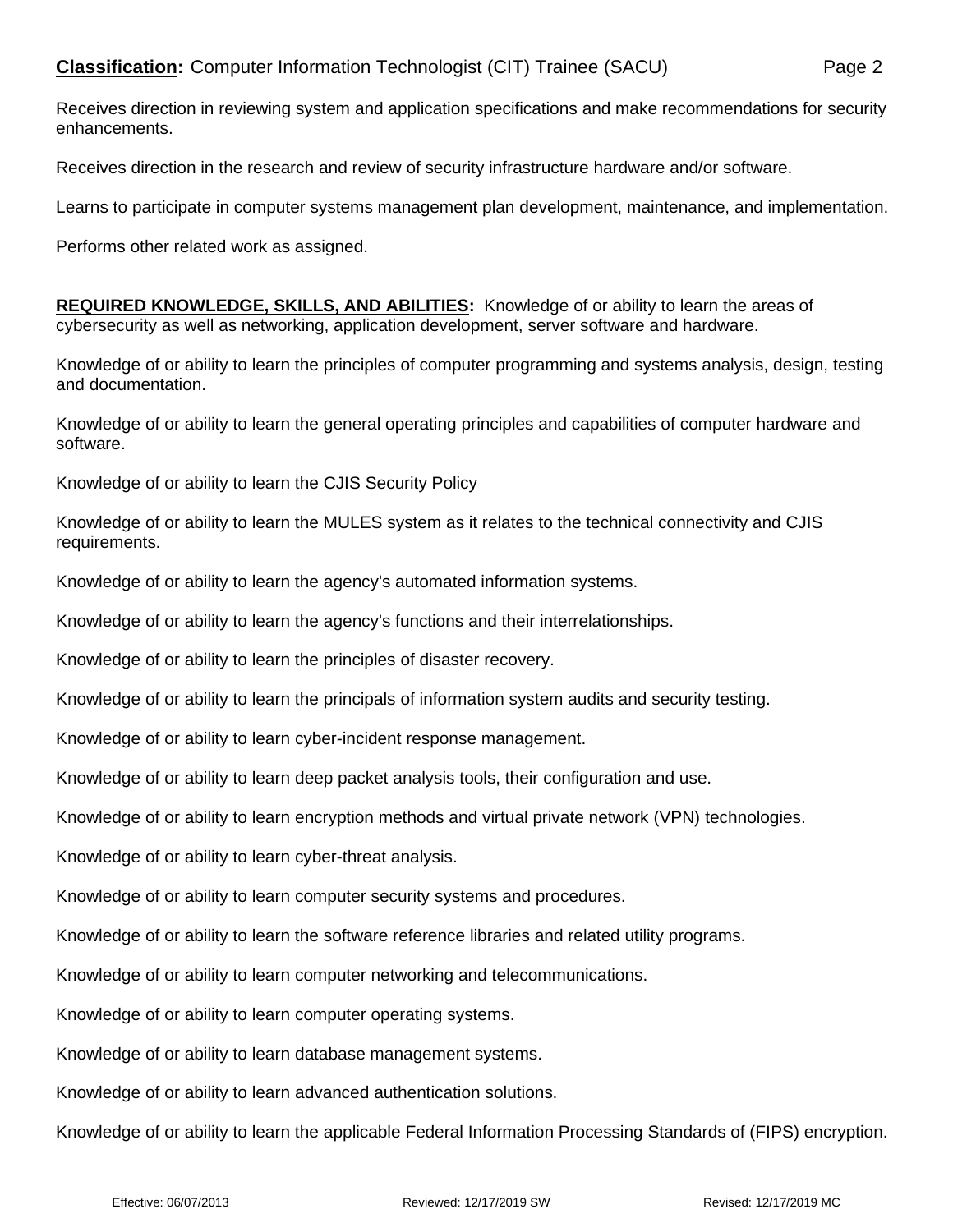## **Classification:** Computer Information Technologist (CIT) Trainee (SACU) Page 3

Knowledge of or ability to learn the Code of Federal Regulations (CFR) and applicable statutes.

Knowledge of or ability to learn the principles of cost benefit analysis.

Knowledge of or ability to learn the principles of project management.

Knowledge of or ability to learn the procurement process.

Knowledge of or ability to learn the continuing trends and developments in computer hardware and software.

Knowledge of or ability to learn the various computer platforms.

Knowledge of or ability to learn the information strategic planning process.

Knowledge of or ability to learn the systems management process.

Knowledge of or ability to learn the cyber-forensics techniques and digital evidence preservation.

Possess good organizational skills

Possess research and analysis skills

Possess good presentation skills

Ability to utilize project management tools.

Ability to learn to prepare and interpret computer program documentation.

Ability to learn to prepare and maintain standards, policies, procedures, guidelines and technical manuals.

Ability to learns to troubleshoot and resolve hardware and/or software problems.

Ability to learn to create and present materials for training programs

Ability to learn to plan and implement projects and audits necessary to ensure effective and efficient operations of security measures.

Ability to comprehend, analyze, and research problems of a complex nature and make judgment decisions as to their solution.

Ability to operate basic office equipment as detailed in the description of duties.

Ability to handle restricted and confidential information in a professional manner and maintain the information as such.

Ability to communicate in English clearly and concisely, both orally and in writing.

Ability to establish and maintain harmonious working relations with others.

Ability to work with material that may be of a sexual nature relating to criminal activity (e.g., written material, photographs, and/or verbal language, etc.).

Ability to work hours as assigned.